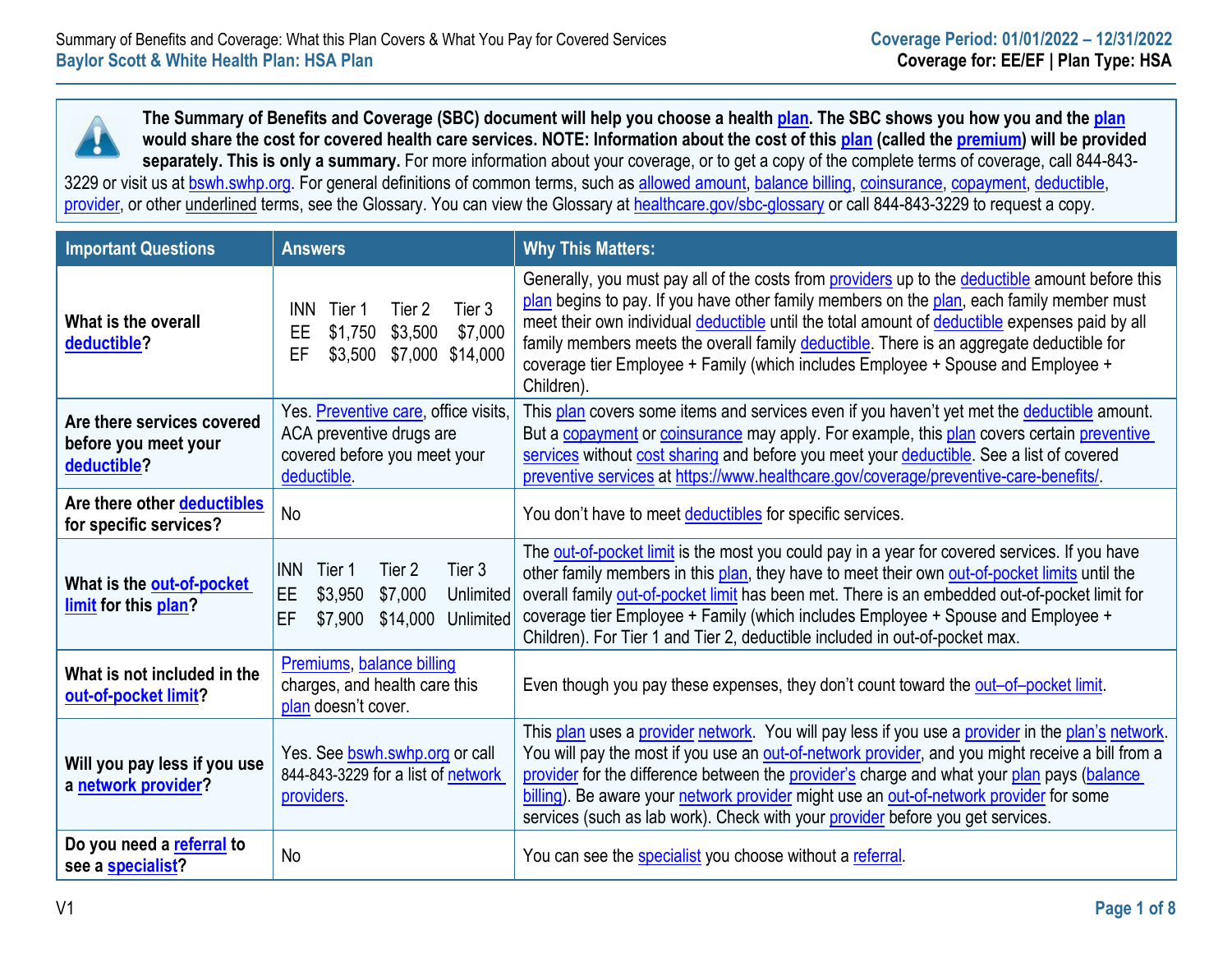All **[copayment](https://www.healthcare.gov/sbc-glossary/#copayment)** and **[coinsurance](https://www.healthcare.gov/sbc-glossary/#coinsurance)** costs shown in this chart are after your **[deductible](https://www.healthcare.gov/sbc-glossary/#deductible)** has been met, if a **deductible** applies.

|                                                              |                                                        |                                                                                         | <b>What You Will Pay</b>                                                           | <b>Limitations, Exceptions, &amp; Other</b><br><b>Important Information</b>                        |                                                                                                                                                                    |
|--------------------------------------------------------------|--------------------------------------------------------|-----------------------------------------------------------------------------------------|------------------------------------------------------------------------------------|----------------------------------------------------------------------------------------------------|--------------------------------------------------------------------------------------------------------------------------------------------------------------------|
| <b>Common Medical Event</b>                                  | <b>Services You May</b><br><b>Need</b>                 | <b>Tier 1</b><br><b>Participating</b><br><b>Provider</b><br>(You will pay the<br>least) | <b>Tier 2</b><br><b>Participating</b><br><b>Provider</b><br>(You will pay<br>more) | Tier <sub>3</sub><br>Non-<br><b>Participating</b><br><b>Provider</b><br>(You will pay the<br>most) |                                                                                                                                                                    |
|                                                              | Primary care visit to<br>treat an injury or<br>illness | Adult: 10% after<br>deductible<br>Pediatric: 10% after<br>deductible                    | 50% after<br>deductible                                                            | 80% after<br>deductible                                                                            | None                                                                                                                                                               |
| If you visit a health care<br>provider's office or<br>clinic | <b>Specialist visit</b>                                | 10% after<br>deductible                                                                 | 50% after<br>deductible                                                            | 80% after<br>deductible                                                                            |                                                                                                                                                                    |
|                                                              | <b>Preventive</b><br>care/screening/<br>immunization   | No charge,<br>deductible does not<br>apply                                              | No charge,<br>deductible does not<br>apply                                         | Not covered                                                                                        | You may have to pay for services that aren't<br>preventive. Ask your provider if the services<br>needed are preventive. Then check what<br>your plan will pay for. |
|                                                              | Diagnostic test (x-<br>ray, blood work)                | 10% after<br>deductible                                                                 | 50% after<br>deductible                                                            | 80% after<br>deductible                                                                            | None                                                                                                                                                               |
| If you have a test                                           | Imaging (PET, CT,<br>CAT, MRI, MRA<br>scans)           | 10% after<br>deductible                                                                 | 50% after<br>deductible                                                            | 80% after<br>deductible                                                                            | Services requiring <b>preauthorization</b> that are<br>not preauthorized will be denied. Refer to<br>bswh.swhp.org/tools-and-resources or call<br>844-843-3229.    |
| f you need drugs to<br>treat your illness or<br>condition    | ACA preventive<br>drugs                                | No charge,<br>deductible does not<br>apply                                              | No charge,<br>deductible does not<br>apply                                         | 50% after<br>deductible                                                                            | 90-day supply is available if a maintenance<br>drug is obtained through a Baylor Scott &<br>White pharmacy OR when using the mail                                  |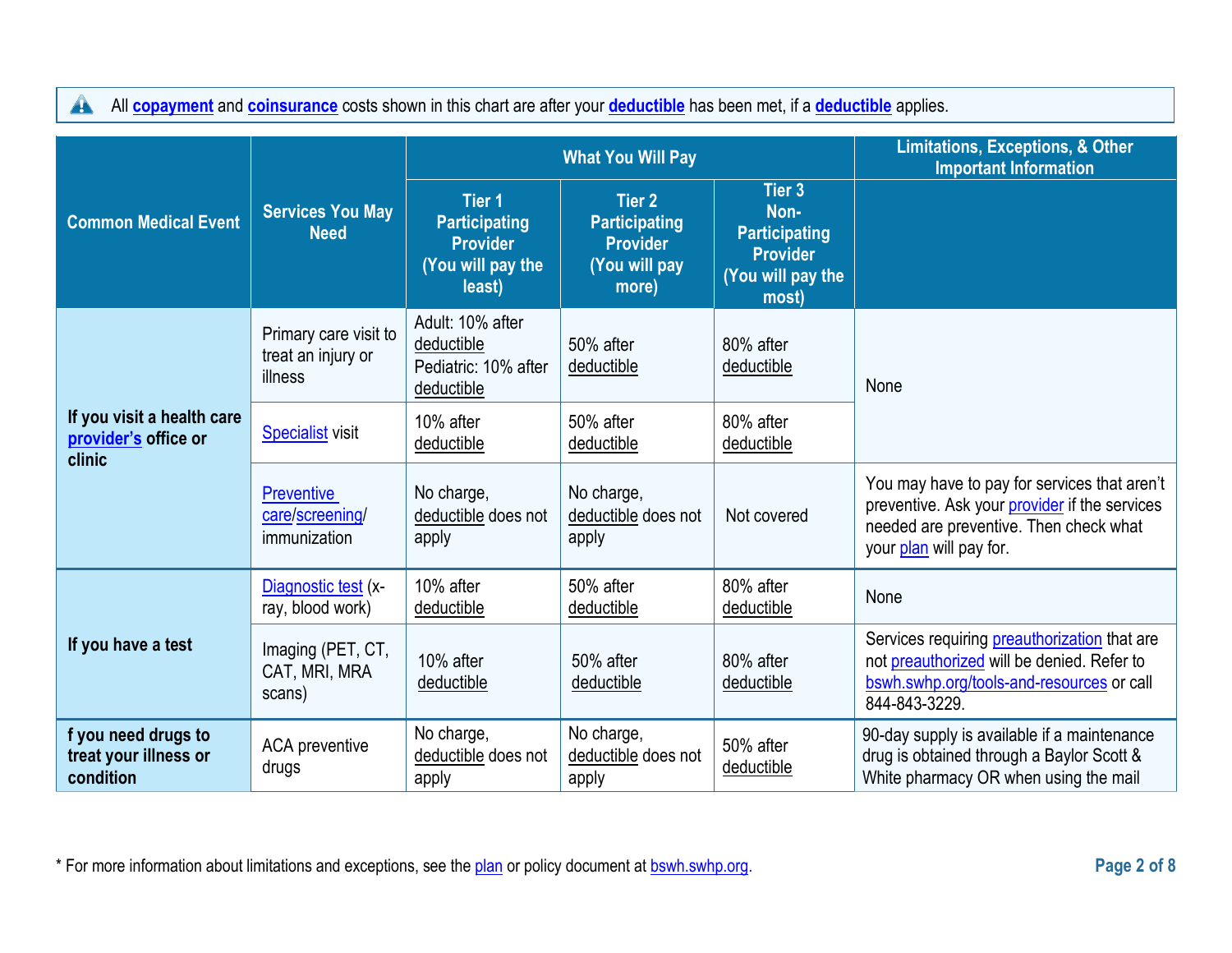|                                                                                                     |                                                                                      | <b>What You Will Pay</b>                                                                |                                                                                    |                                                                                         | <b>Limitations, Exceptions, &amp; Other</b><br><b>Important Information</b>                                                                                                                                                                                                                                                    |
|-----------------------------------------------------------------------------------------------------|--------------------------------------------------------------------------------------|-----------------------------------------------------------------------------------------|------------------------------------------------------------------------------------|-----------------------------------------------------------------------------------------|--------------------------------------------------------------------------------------------------------------------------------------------------------------------------------------------------------------------------------------------------------------------------------------------------------------------------------|
| <b>Common Medical Event</b>                                                                         | <b>Services You May</b><br><b>Need</b>                                               | <b>Tier 1</b><br><b>Participating</b><br><b>Provider</b><br>(You will pay the<br>least) | <b>Tier 2</b><br><b>Participating</b><br><b>Provider</b><br>(You will pay<br>more) | Tier 3<br>Non-<br><b>Participating</b><br><b>Provider</b><br>(You will pay the<br>most) |                                                                                                                                                                                                                                                                                                                                |
| More information about<br>prescription drug<br>coverage is available at<br>https://bswh.swhp.org/en | Tier 1: Preferred<br>generic drugs                                                   | 10% after<br>deductible                                                                 | 10% after<br>deductible                                                            | 50% after<br>deductible                                                                 | order prescription service. Specific<br>preventative medications will be covered<br>with no cost to the member.                                                                                                                                                                                                                |
| -us/members/manage-<br>your-plan/pharmacy-<br>information                                           | Tier 2: Preferred<br>brand name drugs                                                | 10% after<br>deductible                                                                 | 10% after<br>deductible                                                            | 50% after<br>deductible                                                                 | The ACA Preventive Drugs based on Health<br>Care Reform regulations.<br>You have access to Baylor Scott & White<br>Pharmacies and Contracted Pharmacies,                                                                                                                                                                       |
|                                                                                                     | Tier 3: Non-<br>preferred generic<br>drugs and non-<br>preferred brand<br>name drugs | 10% after<br>deductible                                                                 | 10% after<br>deductible                                                            | 50% after<br>deductible                                                                 | such as CVS, Kroger, Walgreens, Wal-Mart<br>and more.                                                                                                                                                                                                                                                                          |
|                                                                                                     | Tier 4: Specialty<br>drugs                                                           | 10% after<br>deductible                                                                 | Not covered                                                                        | Not covered                                                                             | Available through Baylor Scott & White<br>pharmacy only. Some drugs may require<br>prior authorization. 30-day supply only.<br>Specialty drugs covered under medical: You<br>pay 10% after deductible for Tier 1 and Tier<br>2 participating providers, and 80% after<br>deductible for Tier 3 non-participating<br>providers. |
| If you have outpatient<br>surgery                                                                   | Facility fee (e.g.,<br>ambulatory surgery<br>center)                                 | 10% after<br>deductible                                                                 | 50% after<br>deductible                                                            | 80% after<br>deductible                                                                 | Services requiring <b>preauthorization</b> that are<br>not preauthorized will be denied. Refer to<br>bswh.swhp.org/tools-and-resources or call<br>844-843-3229.                                                                                                                                                                |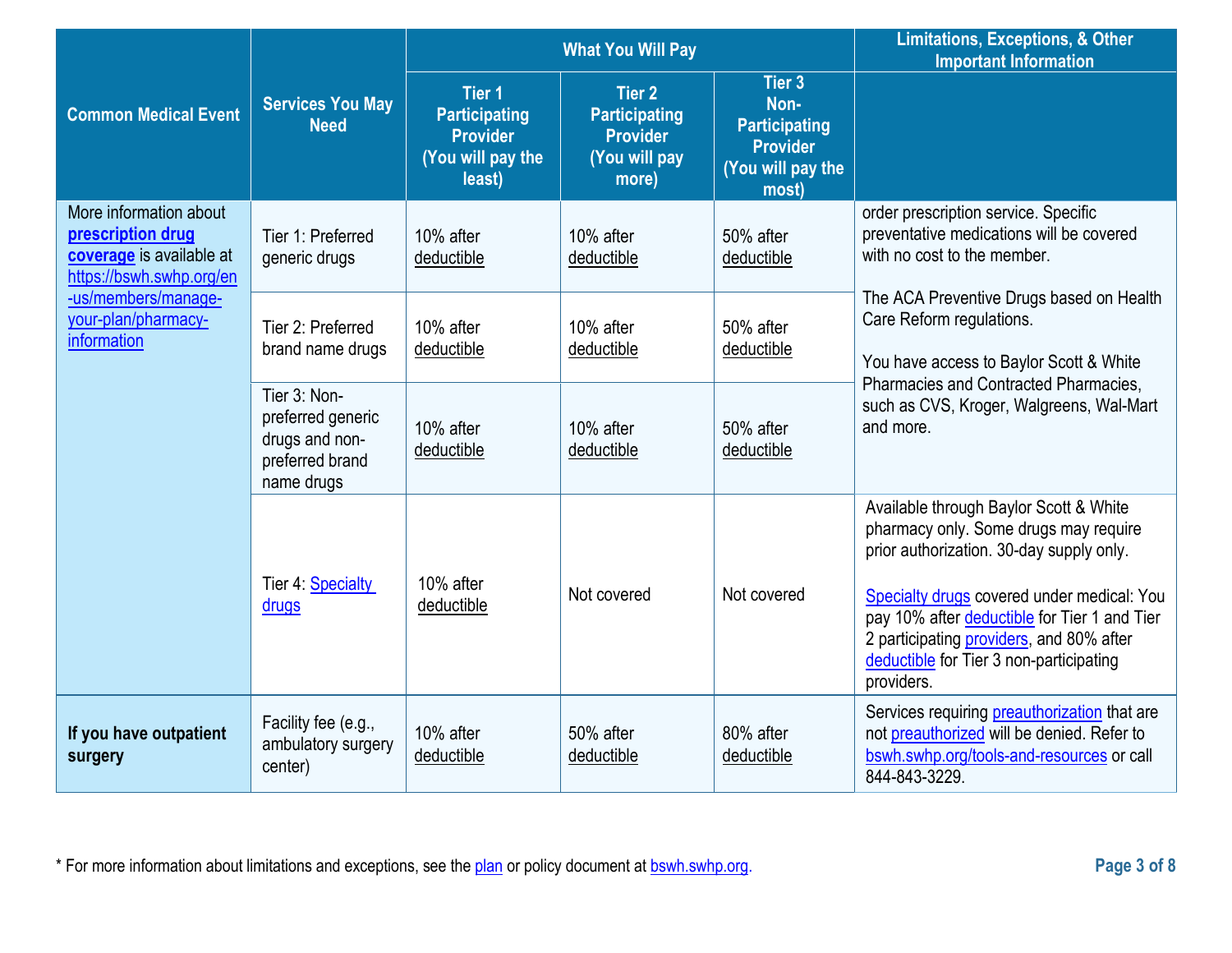|                                                                                    |                                            |                                                                                         | <b>What You Will Pay</b>                                                    | <b>Limitations, Exceptions, &amp; Other</b><br><b>Important Information</b>             |                                                                                                                                                          |
|------------------------------------------------------------------------------------|--------------------------------------------|-----------------------------------------------------------------------------------------|-----------------------------------------------------------------------------|-----------------------------------------------------------------------------------------|----------------------------------------------------------------------------------------------------------------------------------------------------------|
| <b>Common Medical Event</b>                                                        | <b>Services You May</b><br><b>Need</b>     | <b>Tier 1</b><br><b>Participating</b><br><b>Provider</b><br>(You will pay the<br>least) | Tier 2<br><b>Participating</b><br><b>Provider</b><br>(You will pay<br>more) | Tier 3<br>Non-<br><b>Participating</b><br><b>Provider</b><br>(You will pay the<br>most) |                                                                                                                                                          |
|                                                                                    | Physician/surgeon<br>fees                  | 10% after<br>deductible                                                                 | 50% after<br>deductible                                                     | 80% after<br>deductible                                                                 |                                                                                                                                                          |
|                                                                                    | <b>Emergency room</b><br>care              | 10% after<br>deductible                                                                 | 10% after<br>deductible                                                     | 10% after<br>deductible                                                                 | Emergency room <b>copayment</b> waived if<br>episode results in <b>hospitalization</b> for the<br>same condition within 24 hours.                        |
| If you need immediate<br>medical attention                                         | <b>Emergency medical</b><br>transportation | 10% after<br>deductible                                                                 | 10% after<br>deductible                                                     | 10% after<br>deductible                                                                 | Emergency transportation includes ground<br>and air ambulance.                                                                                           |
|                                                                                    | <b>Urgent care</b>                         | 10% after<br>deductible                                                                 | 50% after<br>deductible                                                     | 50% after<br>deductible                                                                 | None                                                                                                                                                     |
| If you have a hospital                                                             | Facility fee (e.g.,<br>hospital room)      | 10% after<br>deductible                                                                 | 50% after<br>deductible                                                     | 80% after<br>deductible                                                                 | Services requiring preauthorization that are<br>not preauthorized will be denied. Refer to                                                               |
| stay                                                                               | Physician/surgeon<br>fees                  | 10% after<br>deductible                                                                 | 50% after<br>deductible                                                     | 80% after<br>deductible                                                                 | bswh.swhp.org/tools-and-resources or call<br>844-843-3229.                                                                                               |
| If you need mental<br>health, behavioral<br>health, or substance<br>abuse services | <b>Outpatient services</b>                 | Adult: 10% after<br>deductible<br>Pediatric: 10% after<br>deductible                    | 50% after<br>deductible                                                     | 80% after<br>deductible                                                                 | Services requiring preauthorization that are<br>not preauthorized will be denied. Refer to<br>bswh.swhp.org/tools-and-resources or call<br>844-843-3229. |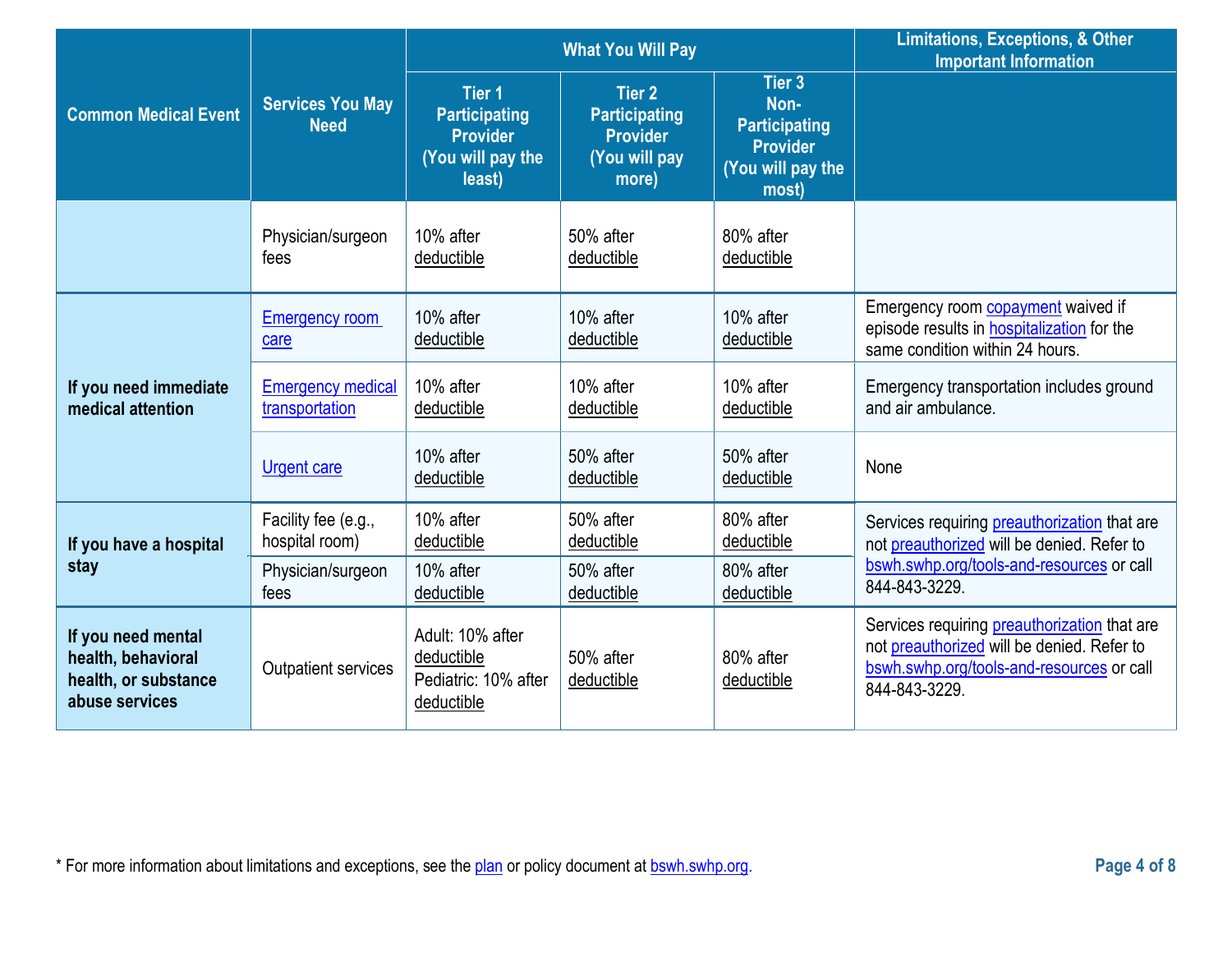|                                                                |                                                 |                                                                                             | <b>What You Will Pay</b>                                                           | <b>Limitations, Exceptions, &amp; Other</b><br><b>Important Information</b>             |                                                                                                                                                                                                                                                            |
|----------------------------------------------------------------|-------------------------------------------------|---------------------------------------------------------------------------------------------|------------------------------------------------------------------------------------|-----------------------------------------------------------------------------------------|------------------------------------------------------------------------------------------------------------------------------------------------------------------------------------------------------------------------------------------------------------|
| <b>Common Medical Event</b>                                    | <b>Services You May</b><br><b>Need</b>          | Tier <sub>1</sub><br><b>Participating</b><br><b>Provider</b><br>(You will pay the<br>least) | <b>Tier 2</b><br><b>Participating</b><br><b>Provider</b><br>(You will pay<br>more) | Tier 3<br>Non-<br><b>Participating</b><br><b>Provider</b><br>(You will pay the<br>most) |                                                                                                                                                                                                                                                            |
|                                                                | Inpatient services                              | 10% after<br>deductible                                                                     | 50% after<br>deductible                                                            | 80% after<br>deductible                                                                 |                                                                                                                                                                                                                                                            |
| If you are pregnant                                            | Office visits                                   | 10% after<br>deductible                                                                     | 50% after<br>deductible                                                            | 80% after<br>deductible                                                                 | Cost sharing does not apply for preventive<br>services. Depending on the type of services,<br>a copayment, coinsurance, or deductible<br>may apply. Maternity care may include tests<br>and services described elsewhere in the<br>SBC (i.e., ultrasound). |
|                                                                | Childbirth/delivery<br>professional<br>services | 10% after<br>deductible                                                                     | 50% after<br>deductible                                                            | 80% after<br>deductible                                                                 | Inpatient care for the mother and newborn<br>child in a health care facility is covered for a<br>minimum of 48 hours following an<br>uncomplicated vaginal delivery and 96<br>hours following an uncomplicated delivery<br>by caesarean section.           |
|                                                                | Childbirth/delivery<br>facility services        | 10% after<br>deductible                                                                     | 50% after<br>deductible                                                            | 80% after<br>deductible                                                                 | Services requiring preauthorization that are<br>not preauthorized will be denied. Refer to<br>bswh.swhp.org/tools-and-resources or call<br>844-843-3229.                                                                                                   |
| If you need help<br>recovering or have<br>other special health | Home health care                                | 10% after<br>deductible                                                                     | 50% after<br>deductible                                                            | 80% after<br>deductible                                                                 | Limited to 120 visits per calendar year.<br>Services requiring <b>preauthorization</b> that are<br>not preauthorized will be denied. Refer to<br>bswh.swhp.org/tools-and-resources or call                                                                 |

\* For more information about limitations and exceptions, see the plan or policy document at bswh.swhp.org. **Page 5 of 8**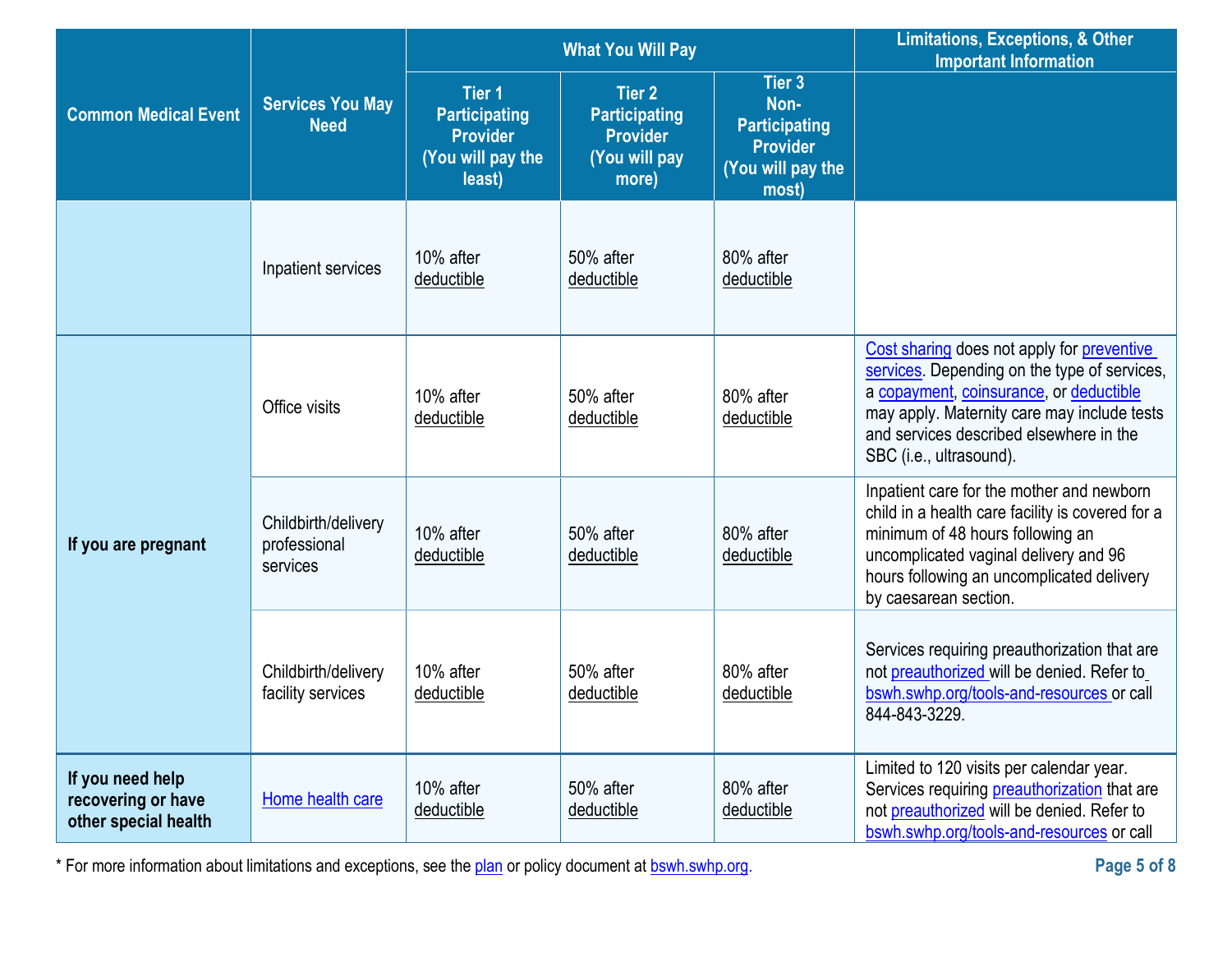|                                           |                                        |                                                                                         | <b>What You Will Pay</b>                                                           | <b>Limitations, Exceptions, &amp; Other</b><br><b>Important Information</b>             |                                                                                                                                                                                                    |
|-------------------------------------------|----------------------------------------|-----------------------------------------------------------------------------------------|------------------------------------------------------------------------------------|-----------------------------------------------------------------------------------------|----------------------------------------------------------------------------------------------------------------------------------------------------------------------------------------------------|
| <b>Common Medical Event</b>               | <b>Services You May</b><br><b>Need</b> | <b>Tier 1</b><br><b>Participating</b><br><b>Provider</b><br>(You will pay the<br>least) | <b>Tier 2</b><br><b>Participating</b><br><b>Provider</b><br>(You will pay<br>more) | Tier 3<br>Non-<br><b>Participating</b><br><b>Provider</b><br>(You will pay the<br>most) |                                                                                                                                                                                                    |
| needs                                     |                                        |                                                                                         |                                                                                    |                                                                                         | 844-843-3229.                                                                                                                                                                                      |
|                                           | <b>Rehabilitation</b><br>services      | 10% after<br>deductible                                                                 | 50% after<br>deductible                                                            | 80% after<br>deductible                                                                 | Combined occupational/physical therapy 60<br>visits max per calendar year, speech<br>therapy 60 visits max per calendar year.<br>Limits may not apply for therapies for                            |
|                                           | <b>Habilitation</b><br>services        | \$35 copayment per<br>visit, deductible<br>does not apply                               | \$70 copayment per<br>visit, deductible<br>does not apply                          | 80% after<br>deductible                                                                 | children with developmental delays, autism<br>spectrum disorder and mental health<br>services. Services that are not<br>preauthorized will be denied.                                              |
|                                           | <b>Skilled nursing care</b>            | 10% after<br>deductible                                                                 | 50% after<br>deductible                                                            | 80% after<br>deductible                                                                 | Limited to 120 days per calendar year.<br>Services requiring preauthorization that are<br>not preauthorized will be denied. Refer to<br>bswh.swhp.org/tools-and-resources or call<br>844-843-3229. |
|                                           | <b>Durable medical</b><br>equipment    | 10% after<br>deductible                                                                 | 50% after<br>deductible                                                            | 80% after<br>deductible                                                                 | Services requiring preauthorization that are<br>not preauthorized will be denied. Refer to                                                                                                         |
|                                           | <b>Hospice services</b>                | 10% after<br>deductible                                                                 | 50% after<br>deductible                                                            | 80% after<br>deductible                                                                 | bswh.swhp.org/tools-and-resources or call<br>844-843-3229.                                                                                                                                         |
|                                           | Children's eye<br>exam                 | Not covered                                                                             | Not covered                                                                        | Not covered                                                                             | None                                                                                                                                                                                               |
| If your child needs<br>dental or eye care | Children's glasses                     | Not covered                                                                             | Not covered                                                                        | Not covered                                                                             | None                                                                                                                                                                                               |
|                                           | Children's dental<br>check-up          | Not covered                                                                             | Not covered                                                                        | Not covered                                                                             | None                                                                                                                                                                                               |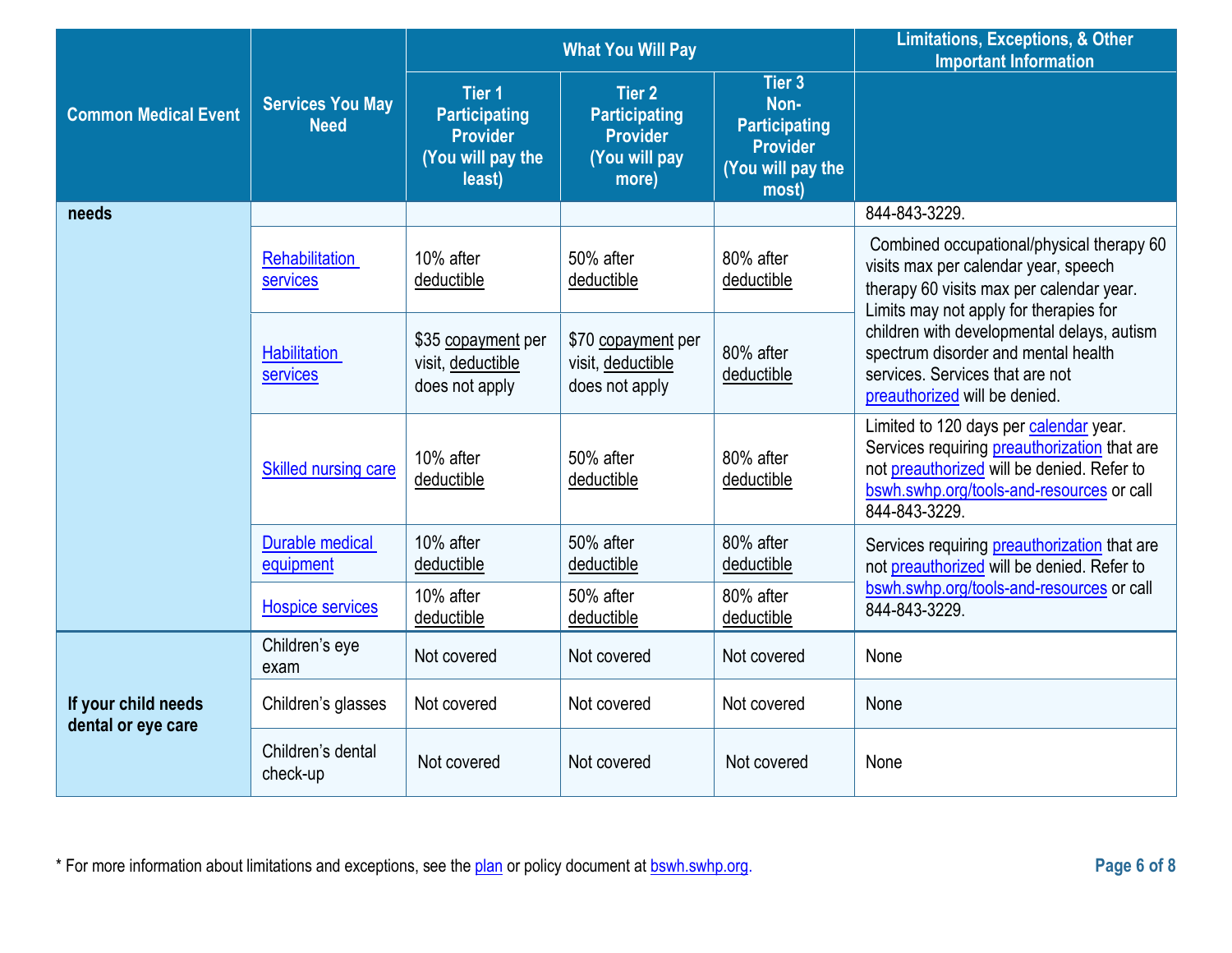**Excluded Services & Other Covered Services:**

| Services Your Plan Generally Does NOT Cover (Check your policy or plan document for more information and a list of any other excluded services.) |  |                                                                                                                              |  |                                                    |  |  |
|--------------------------------------------------------------------------------------------------------------------------------------------------|--|------------------------------------------------------------------------------------------------------------------------------|--|----------------------------------------------------|--|--|
| Cosmetic surgery                                                                                                                                 |  | Long-term care                                                                                                               |  | Routine eye care (Adult and Child)                 |  |  |
| Dental care (Adult and Child)                                                                                                                    |  | Non-emergency care when traveling outside the U.S.                                                                           |  | Routine foot care                                  |  |  |
|                                                                                                                                                  |  |                                                                                                                              |  | Weight loss programs                               |  |  |
|                                                                                                                                                  |  |                                                                                                                              |  |                                                    |  |  |
|                                                                                                                                                  |  | Other Covered Services (Limitations may apply to these services. This isn't a complete list. Please see your plan document.) |  |                                                    |  |  |
| Acupuncture (20 visit limit per calendar year)                                                                                                   |  | Hearing aids (Limited to one device every 36                                                                                 |  | Private-duty nursing (120 visit limit per calendar |  |  |
| Bariatric surgery (Tier 1 and Tier 2 only)                                                                                                       |  | months)                                                                                                                      |  | year)                                              |  |  |
| Chiropractic care (20 visit limit per calendar                                                                                                   |  | Infertility treatment (Limited to \$7,500                                                                                    |  |                                                    |  |  |
| year)                                                                                                                                            |  | medical and \$7,500 pharmacy lifetime max)                                                                                   |  |                                                    |  |  |

Your Rights to Continue Coverage: There are agencies that can help if you want to continue your coverage after it ends. The contact information for those agencies is: Optum[, adminservices.optumhealthfinancial.com, o](http://www.adminservices.optumhealthfinancial.com/)r call 866-301-6681; Department of Labor Employee Benefits Security Administration, visit [dol.gov/ebsa/healthreform,](http://www.dol.gov/ebsa/healthreform) or call1-866-444-EBSA (3272). Other coverage options may be available to you too, including buying individual insurance coverage through the Health Insurance [Marketplace. F](https://www.healthcare.gov/sbc-glossary/#marketplace)or more information about the [Marketplace, v](https://www.healthcare.gov/sbc-glossary/#marketplace)isit [HealthCare.gov](http://www.healthcare.gov/) or call 1-800-318-2596.

Your Grievance and Appeals Rights: There are agencies that can help if you have a complaint against you[r plan](https://www.healthcare.gov/sbc-glossary/#plan) for a denial of a [claim.](https://www.healthcare.gov/sbc-glossary/#claim) This complaint is called [a grievance](https://www.healthcare.gov/sbc-glossary/#grievance) or [appeal. F](https://www.healthcare.gov/sbc-glossary/#appeal)or more information about your rights, look at the explanation of benefits you will receive for that medical [claim.](https://www.healthcare.gov/sbc-glossary/#claim) Your [plan](https://www.healthcare.gov/sbc-glossary/#plan) documents also provide complete information to submit a [claim,](https://www.healthcare.gov/sbc-glossary/#claim) [appeal, o](https://www.healthcare.gov/sbc-glossary/#appeal)r a [grievance](https://www.healthcare.gov/sbc-glossary/#grievance) for any reason to you[r plan. F](https://www.healthcare.gov/sbc-glossary/#plan)or more information about your rights, this notice, or assistance, contact: Scott and White Health Plan, visit bswh.swhp.org/, or call 1-844-843-3229; Department of Labor Employee Benefits Security Administration, visit [dol.gov/ebsa/healthreform,](http://www.dol.gov/ebsa/healthreform) or call 1-866-444-EBSA (3272).

### **Does this plan provide Minimum Essential Coverage? Yes**

[Minimum Essential Coverage](https://www.healthcare.gov/sbc-glossary/#minimum-essential-coverage) generally includes [plans,](https://www.healthcare.gov/sbc-glossary/#plan) [health insurance](https://www.healthcare.gov/sbc-glossary/#health-insurance) available through the [Marketplace](https://www.healthcare.gov/sbc-glossary/#marketplace) or other individual market policies, Medicare, Medicaid, CHIP, TRICARE, and certain other coverage. If you are eligible for certain types of [Minimum Essential Coverage,](https://www.healthcare.gov/sbc-glossary/#minimum-essential-coverage) you may not be eligible for the [premium tax credit.](https://www.healthcare.gov/sbc-glossary/#premium-tax-credits)

### **Does this plan meet the Minimum Value Standards? Yes**

If your [plan](https://www.healthcare.gov/sbc-glossary/#plan) doesn't meet the [Minimum Value Standards,](https://www.healthcare.gov/sbc-glossary/#minimum-value-standard) you may be eligible for a [premium tax credit](https://www.healthcare.gov/sbc-glossary/#premium-tax-credits) to help you pay for a plan through the [Marketplace.](https://www.healthcare.gov/sbc-glossary/#marketplace)

## **Language Access Services:**

Spanish (Español): Para obtener asistencia en Español, llame al 844-843-3229.

*To see examples of how this [plan](https://www.healthcare.gov/sbc-glossary/#plan) might cover costs for a sample medical situation, see the next section.*